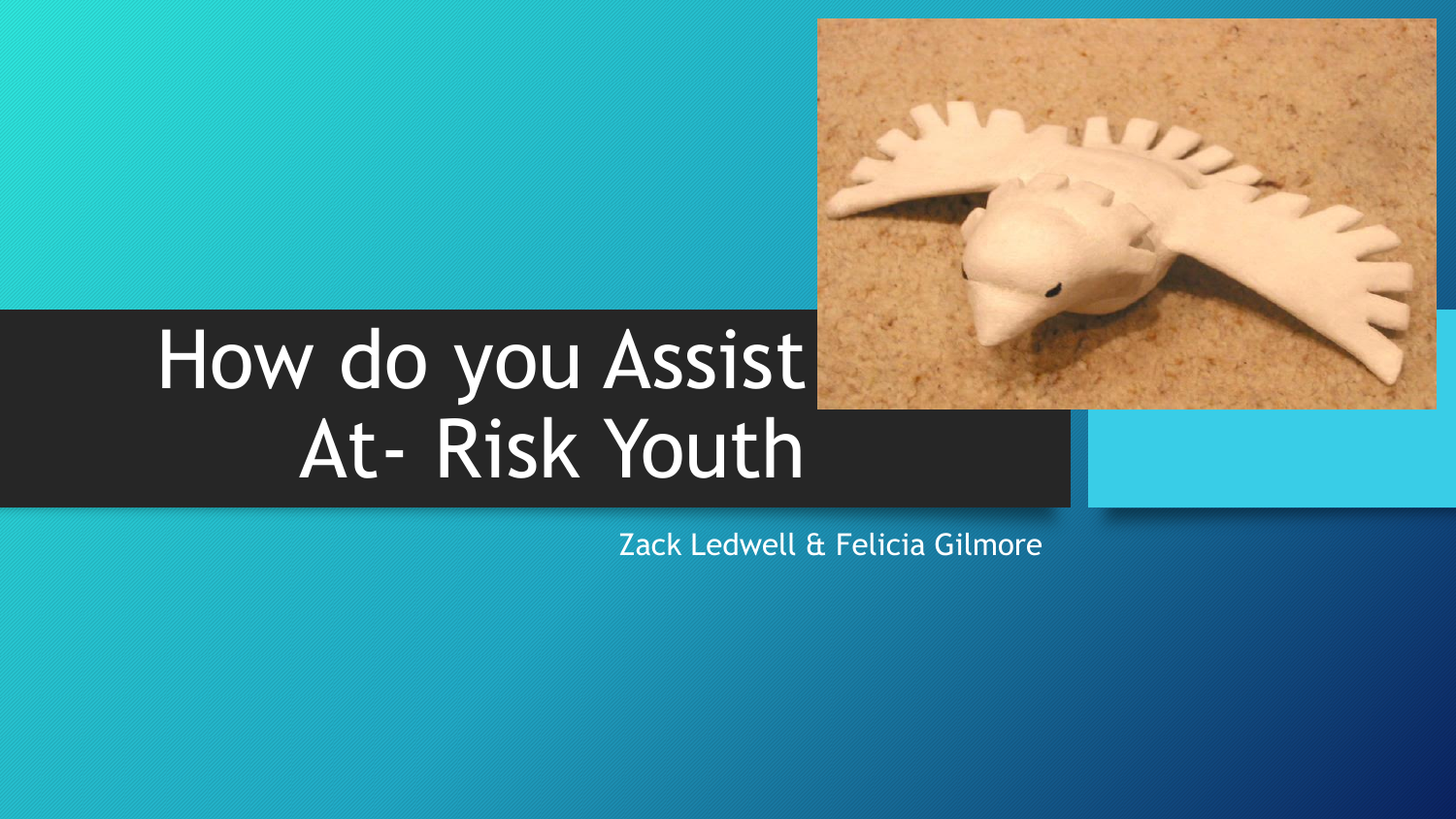# 1 Definition

• An at-**risk youth** is a child who is less likely to transition successfully into adulthood. Success can include academic success and job readiness, as well as the ability to be financially independent. It also can refer to the ability to become a positive member of society by avoiding a life of crime.

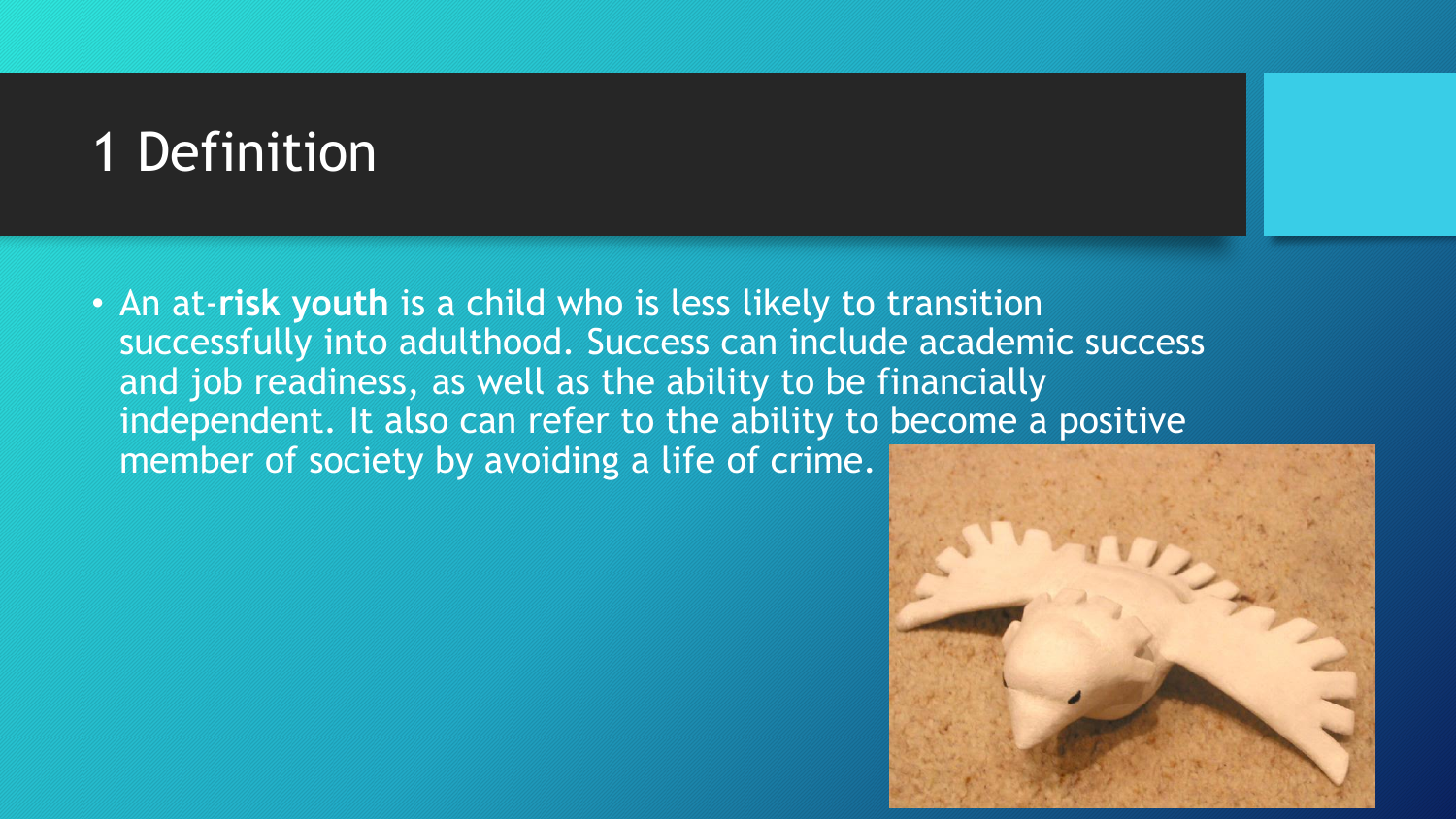# How to Assist At-Risk Youth



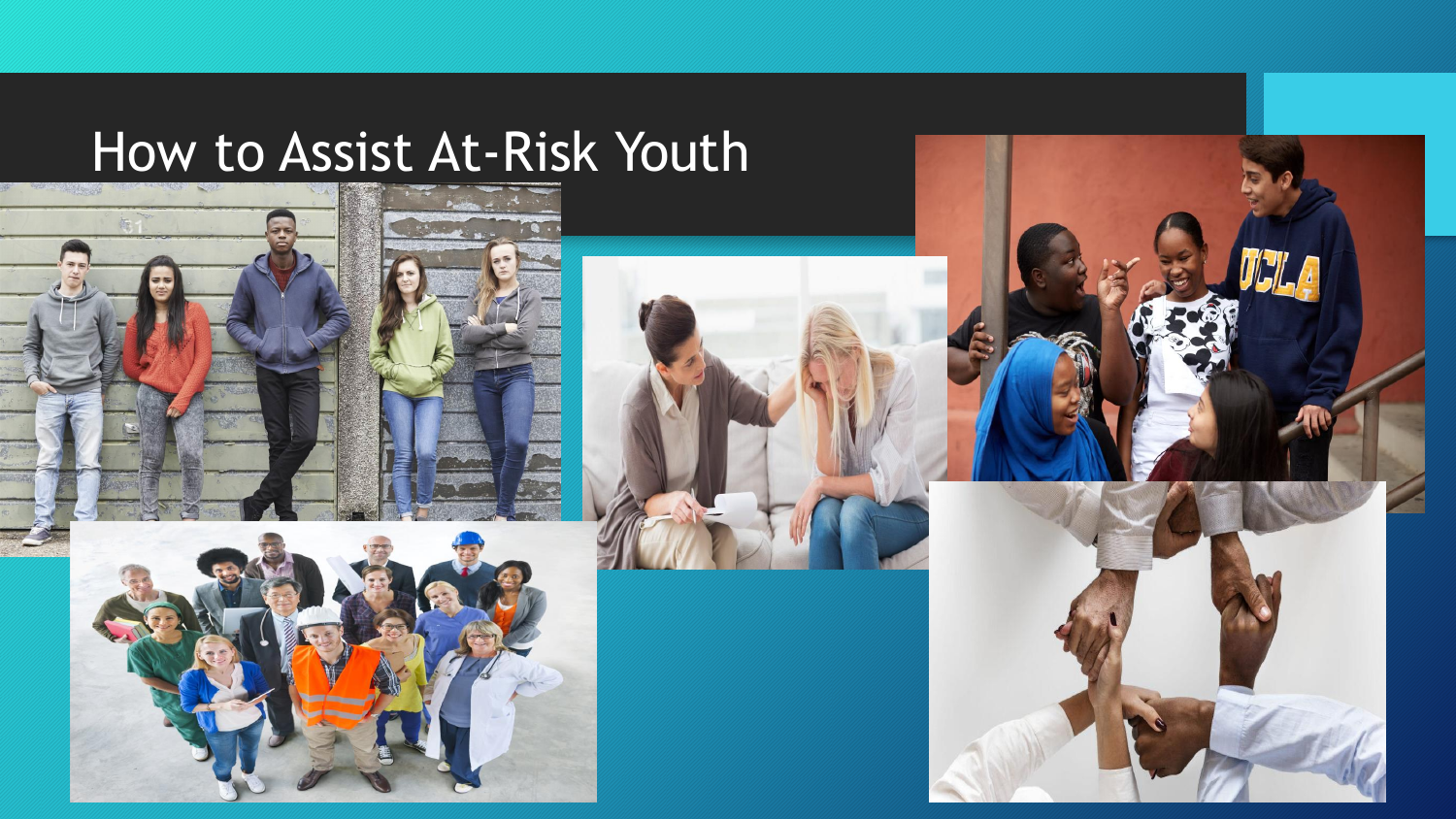### Who Should Be Assisting Our At-Risk Youth?

- **Workforce Development Team**
- **Career Specialist**
- **Educational Specialist**
- **Guidance Counselors**
- **Employment Specialist**
- **Coaches**
- **Peer Specialist**
- **Extracurricular Engagement Specialist**
- **After School Care (Tutors)**

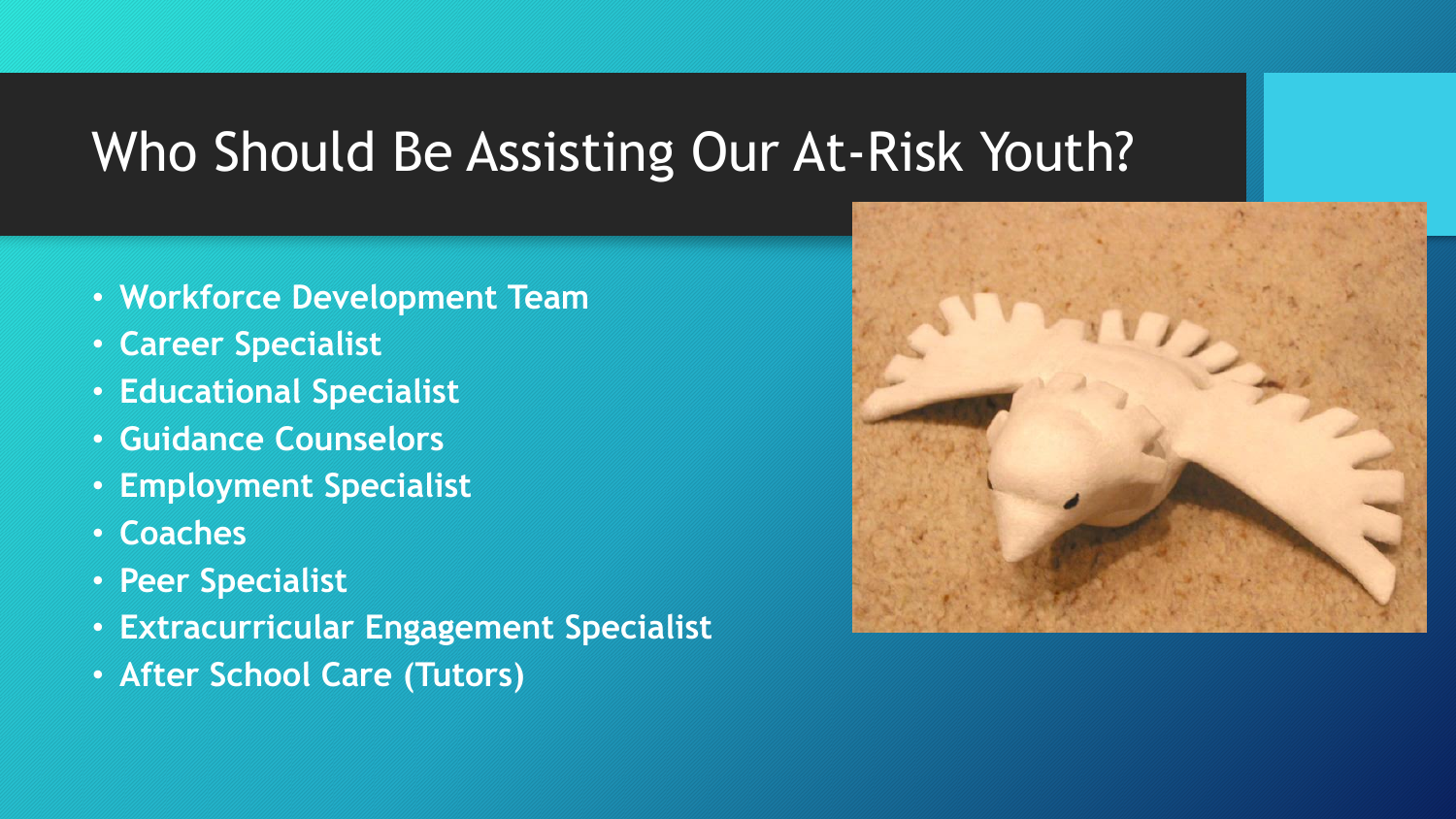#### How Should You Address Causes of At-Risk?

- Being able to relate to their situation
- Referring youth to other community teams that specialize
- Stay in the loop of progress and success
- Be open minded to what the have done in the past(no judgement
- Being CONSISTENT
- Stay ready to build them up and speak positively on their behalf

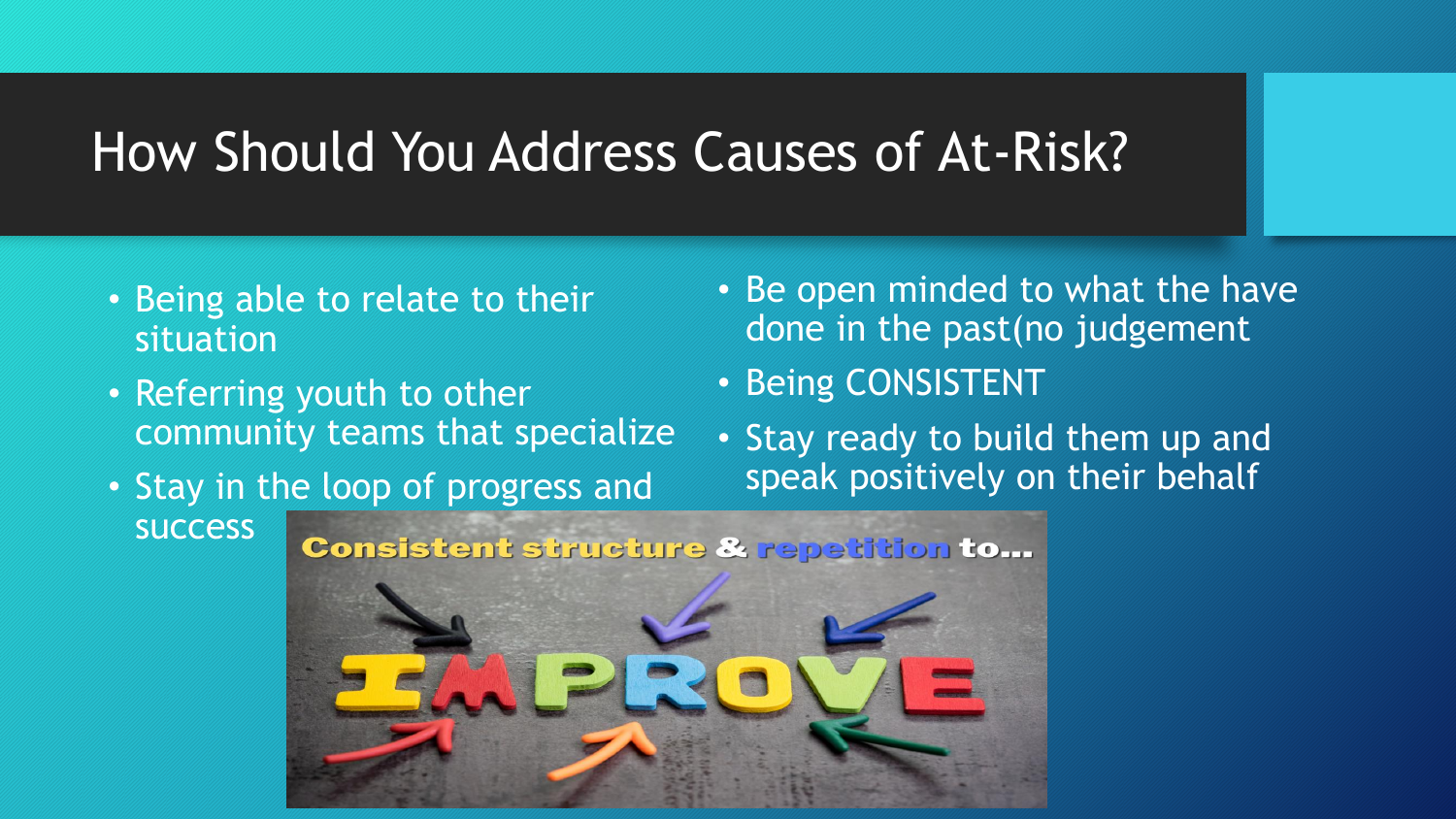# How to Keep Youth Engaged?

- Be CONSISTENT with everything that you do
- Be prepared to have shared Responsibilities
- Build relationship with your youth
- Provide Leadership Opportunities with you
- Be ready accept their view points and ideas
- Encourage, explore and help discover self expression
- Have fun with your youth and ask questions